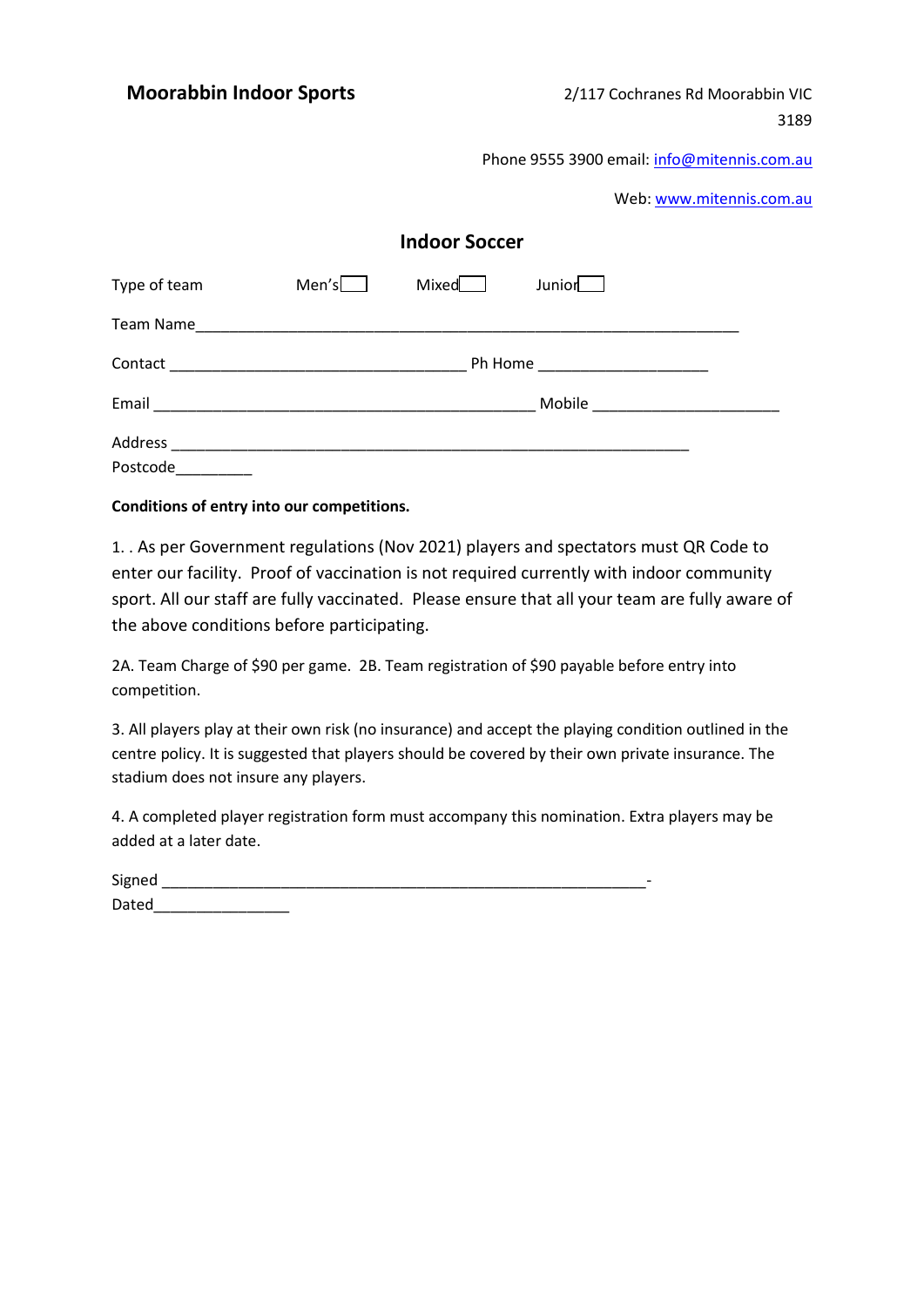| <b>Sportskeep</b> |                           |  |
|-------------------|---------------------------|--|
|                   | <b>Stadium Management</b> |  |

| <b>Team Name</b>                                                                         |                                                            | Sport       |  |
|------------------------------------------------------------------------------------------|------------------------------------------------------------|-------------|--|
| <b>Captain Details:</b><br><b>Given Name</b><br>Date of Birth<br>I<br>Email:             | Surname<br>Mobile Number<br>04<br>$\omega$                 |             |  |
| Address:<br>No & Street                                                                  | Suburb                                                     | Code<br>P   |  |
| <b>Vice Captain Details:</b><br><b>Given Name</b><br>Date of Birth<br>$\prime$<br>Email: | Surname<br>Mobile Number:<br>04<br>$\circledcirc$          |             |  |
| Address:<br>No & Street                                                                  | Suburb                                                     | 'Code<br>P, |  |
| <b>Other Players Details:</b><br><b>Given Name</b><br>Date of Birth<br>$\prime$          | Surname<br>Mobile Number<br>04                             |             |  |
| <b>Given Name</b><br>Date of Birth<br>T                                                  | Surname<br>Mobile Number<br>04                             |             |  |
| <b>Given Name</b><br>Date of Birth                                                       | Surname<br>Mobile Number:<br>04                            |             |  |
| <b>Given Name</b><br>Date of Birth<br>$\prime$                                           | Surname<br>Mobile Number<br>04                             |             |  |
| <b>Given Name</b><br>Date of Birth<br>7                                                  | Surname<br>Mobile Number<br>04                             |             |  |
| <b>Given Name</b><br>Date of Birth<br>$\prime$<br>I                                      | Surname<br>Mobile Number<br>04<br>$\overline{\phantom{a}}$ |             |  |